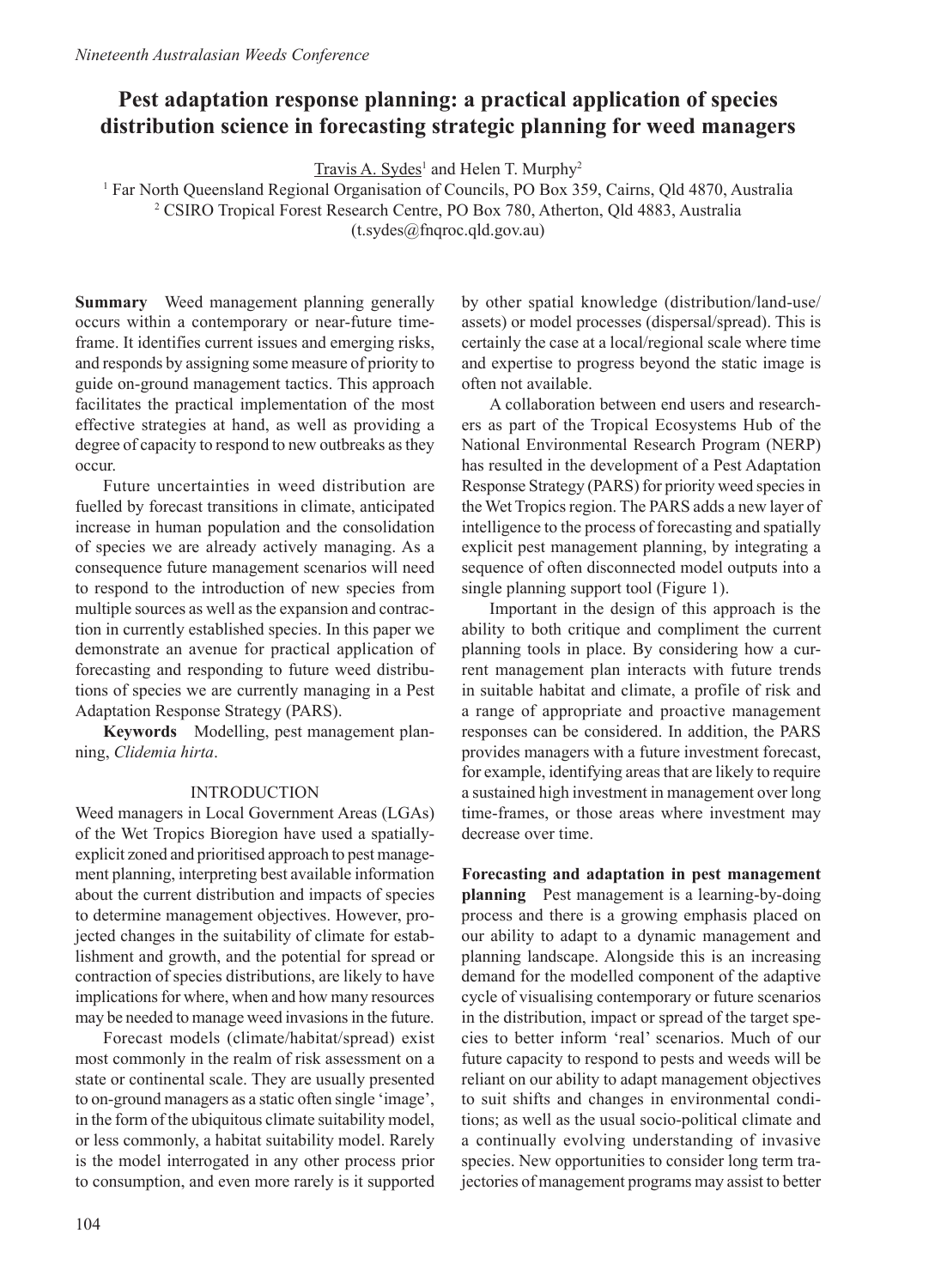

**Figure 1.** The Pest Adaptation Response Strategy (PARS) process.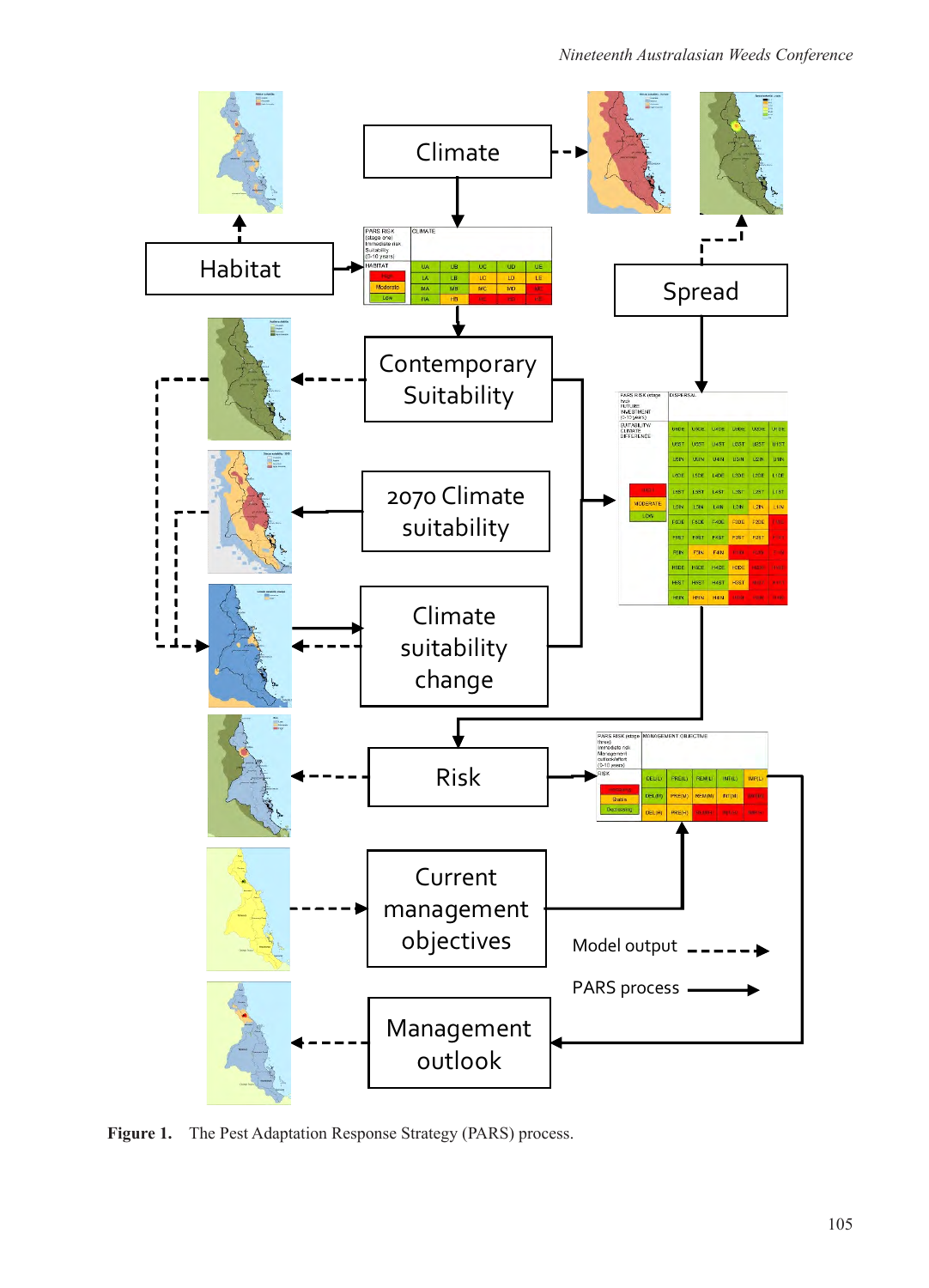#### *Nineteenth Australasian Weeds Conference*

communicate the spatial and temporal scales management actually occurs within.

Here, we demonstrate the PARS process and outputs for one priority species in the Wet Tropics bioregion – clidemia (*Clidemia hirta* (L.) D.Don).

#### MATERIALS AND METHODS

*Clidemia hirta* (family Melastomataceae) is a Class 1 weed species in Queensland and the target of a National Eradication Program. It currently occurs over a limited area in one LGA in North Queensland; Mareeba Shire Council. The species has a small, fleshy fruit that may be dispersed up to 500 metres by birds. Dispersal may also occur via water and mammals (Breadon *et al.* 2012). Suitable climatic conditions for clidemia occur along the entire eastern coast of Queensland and in the northern Cape York region (Breadon *et al.* 2012).

Three widely utilised modelling approaches have been used to project current and future climate suitability (CLIMEX Sutherst *et al.* 1999), habitat suitability (Maxent, current only, Phillips *et al.* 2006), and potential spread (MigClim, Engler and Guisan 2009). The parameters used in the CLIMEX model, as well as the dispersal kernel and life-history parameters used in the MigClim model were sourced from Breadon *et al.* (2012). Habitat suitability modelling incorporated spatial layers of land-use type, broad vegetation group, foliage projected cover and population density. Climate and habitat suitability models are integrated into a contemporary suitability landscape. A species dispersal model (MigClim) is run on the suitability layer over a 50-year time period. Contemporary habitat

suitability, likelihood of spread and climate suitability change are combined in a matrix to generate a low, moderate or high score for future risk. The risk layer is overlaid on the current management objectives and the management outlook for each management unit in the relevant LGA is calculated.

#### RESULTS

**Climate suitability** Climate suitability for clidemia is generally projected to decrease or remain relatively stable over the Wet Tropics region. However, almost the entire Wet Tropics region remains favourable under future climate scenarios. Similarly, habitat suitability is favourable to highly favourable across the entire bioregion.

**Spread** Spread modelling indicates the capacity for clidemia to disperse into the adjoining Douglas Shire Council within 10 years. It should be noted that the spread model does not take into account the current intensive management of clidemia under the National Eradication Program; rather it reflects the potential for natural dispersal (by birds primarily) in the absence of management. The initial phase of the PARS does not include potential long distance spread by anthropogenic means.

**Future risk and investment outlook** Using the process matrix shown in Figure 1, the future risk profile and management investment outlook can be generated (Figure 2). The risk profile indicates an increasing risk in the Mareeba and Douglas LGAs. The investment outlook thus reflects an ongoing high



**Figure 2.** Current management objective (from Local Area Pest Management Plan), PARS risk assessment and future management outlook resulting from PARS process.